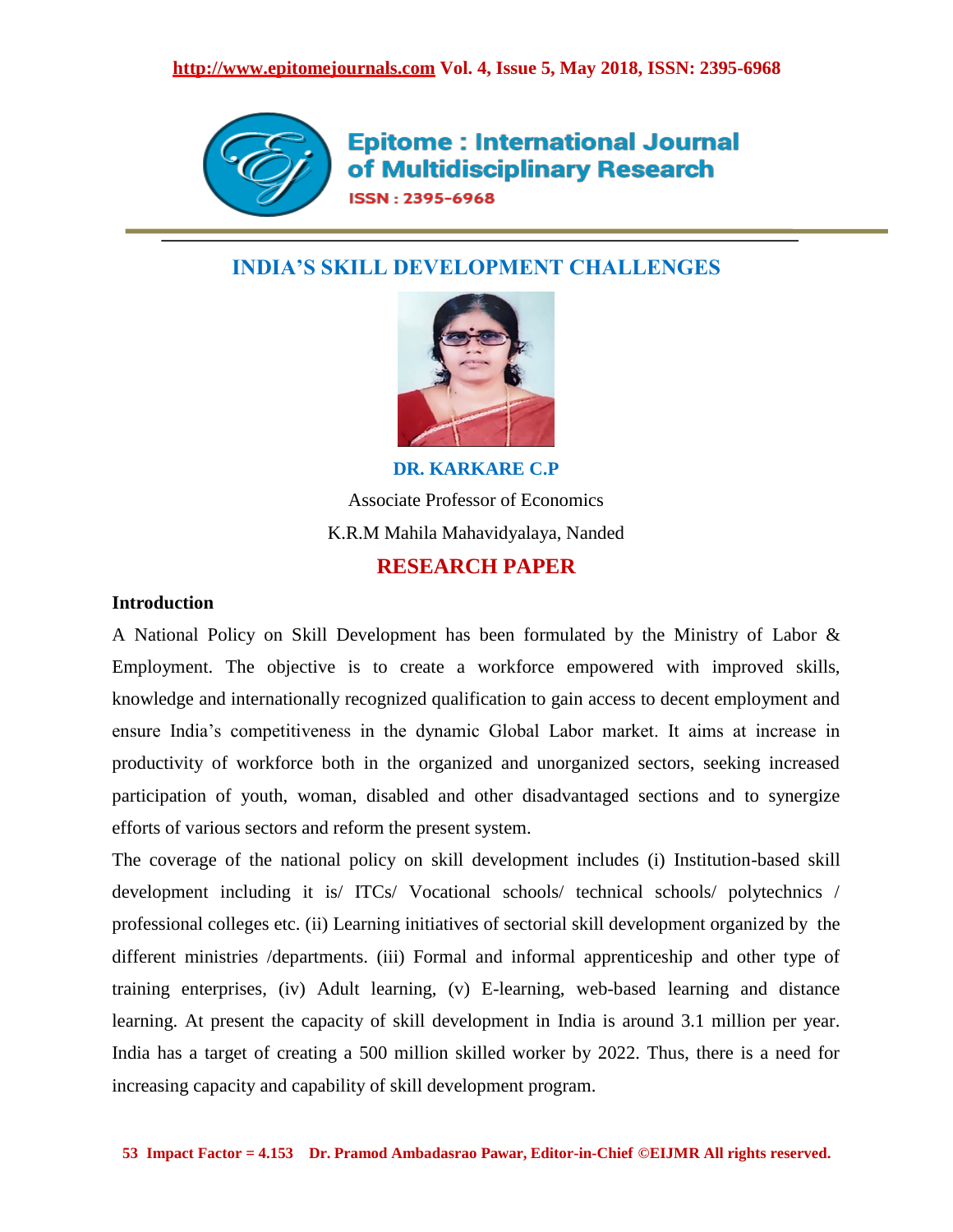## **http://www.epitomejournals.com Vol. 4, Issue 5, May 2018, ISSN: 2395-6968**

## **Research Methodology**

This research paper is totally depend on secondary data. The entire secondary data is collected from sources like

- 1. Govt. Reports.
- 2. Research papers and Research Articles
- 3. News papers
- 4. Web-sites etc.

## **Objectives**

- 1. To study the theoretical aspect of relations between education and economic growth.
- 2. To critically evaluate the present scenario of the India according to education and skill development.
- 3. To study the initiatives taken by the Govt. for Skill Development.

## **Initiatives Taken by the Govt. of India for Skill Development**

Today, India"s working population is our strength. Over 65% population of India below the 35 years of age. On this demographic dividend background central Govt. formulate the "National Skill Policy" in 2009 with target of imparting skill training to 500 million by 2022.

By keeping in view India's changing pattern from all sectors in the economy and education as well as skill development programs is essential for faster economic growth. The central and state Govt. initiative taken and launched by the stakeholder are

- 1. National Skill Development Agency (NSDA) is the main coordinating body for skill development in the country and shoulder the responsibility of integrating, realizing and streamlining the skill development effort across several ministries and departments in central and state Govt.
- 2. The Ministry of Tribal Affairs has launched scheme fir vocational training on tribal areas to encourage the setting of training centers in tribal areas.
- 3. The Ministry of Woman and Child Development has numerous scheme focusing on the development and empowerment of woman and children.
- 4. Under the National Literacy Mission, Jan Shikshan Sanstha (JSS) is unique scheme by central Govt. focusing on under privileged and unreached and poor.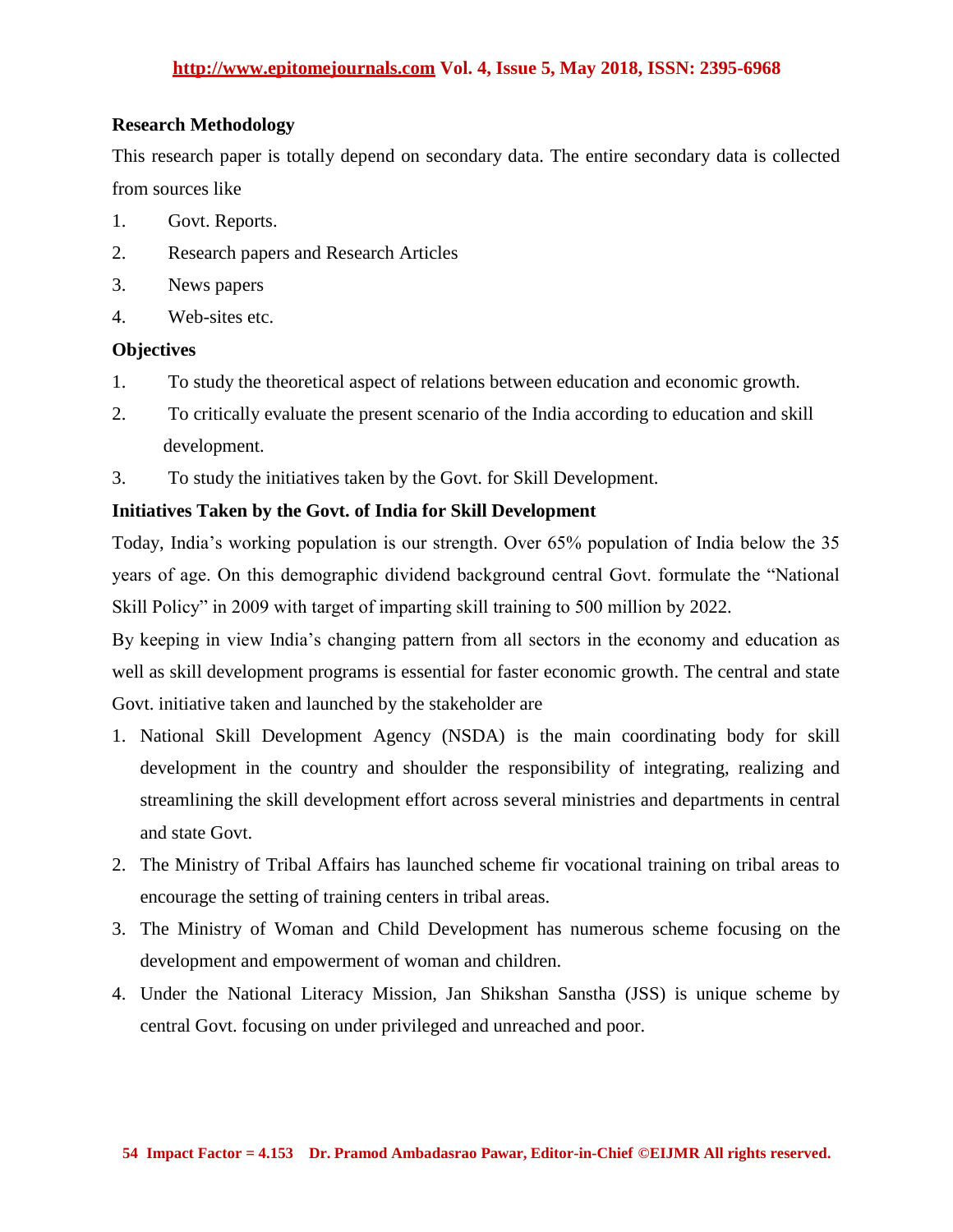5. The central Govt. also took initiative to set-up 1500 new ITIs and 50,000 skill development centers for meet the growing demand of skilled manpower of different sectors of the economy.

#### **India's Skill Development Challenge**

Two-thirds of the country"s population is below 35 years of age and with as yet falling dependency ratio, it is vital importance to design policies aimed at improving the skill-set of the working-age population if India has to harvest its demographic dividend. It will help in improving workforce participation, ensure greater livelihood opportunities, and there by result in poverty reduction on a sustainable basis. Currently, the level of skill development of the labour force is extremely low, which results in low priority low productivity. Only 10 percent of the labour force in the age-group of 15-59 years is vocationally trained. In terms of absolute numbers, out of a total labour force of 43 million in the age group of 15-59 years, only 1.9 million are receives the formal training, 9 million have already received formal training and another 32.7 million have received non-formal training.

Vocational training and skill up-gradation has been largely ignored in the country. It is only in the last five-six years, the issues has started getting some attention of the policymakers. Part of this policy-neglect has to do with of the impacts and returns to vocational training and skill upgradation. India"s caste-based occupational specialization implies that many skill-based occupations are inherited with occupational or technical skills transmitted from one generation to another. This informal skill transmission process is unable to achieve the skills standards that a modern economy and enterprises requires. At the same time, with sub-standard performance of public educational and skill training institutions in the country, the quality gap between formal and informal delivery may be less severe than expected. Moreover, in the absence of reliable official certification on skills, employers end up hiring through the known and existing networks in most of the occupations. It is therefore not surprising to find that many good plumbers are from Odisha, health workers from Kerala, electricians in many big industries from Agra, and carpenters from among the Muslim in Utter Pradesh and Bihar. There is need for skill-gap monitoring against international standard is the country. There is also a case for analyzing the evidence on long term implications of cognitive skill deprivation reflected in the low standards of education in government schools and the consequence of certain type of psychosocial skills for acquiring vocational skills, and in the process on livelihood opportunities.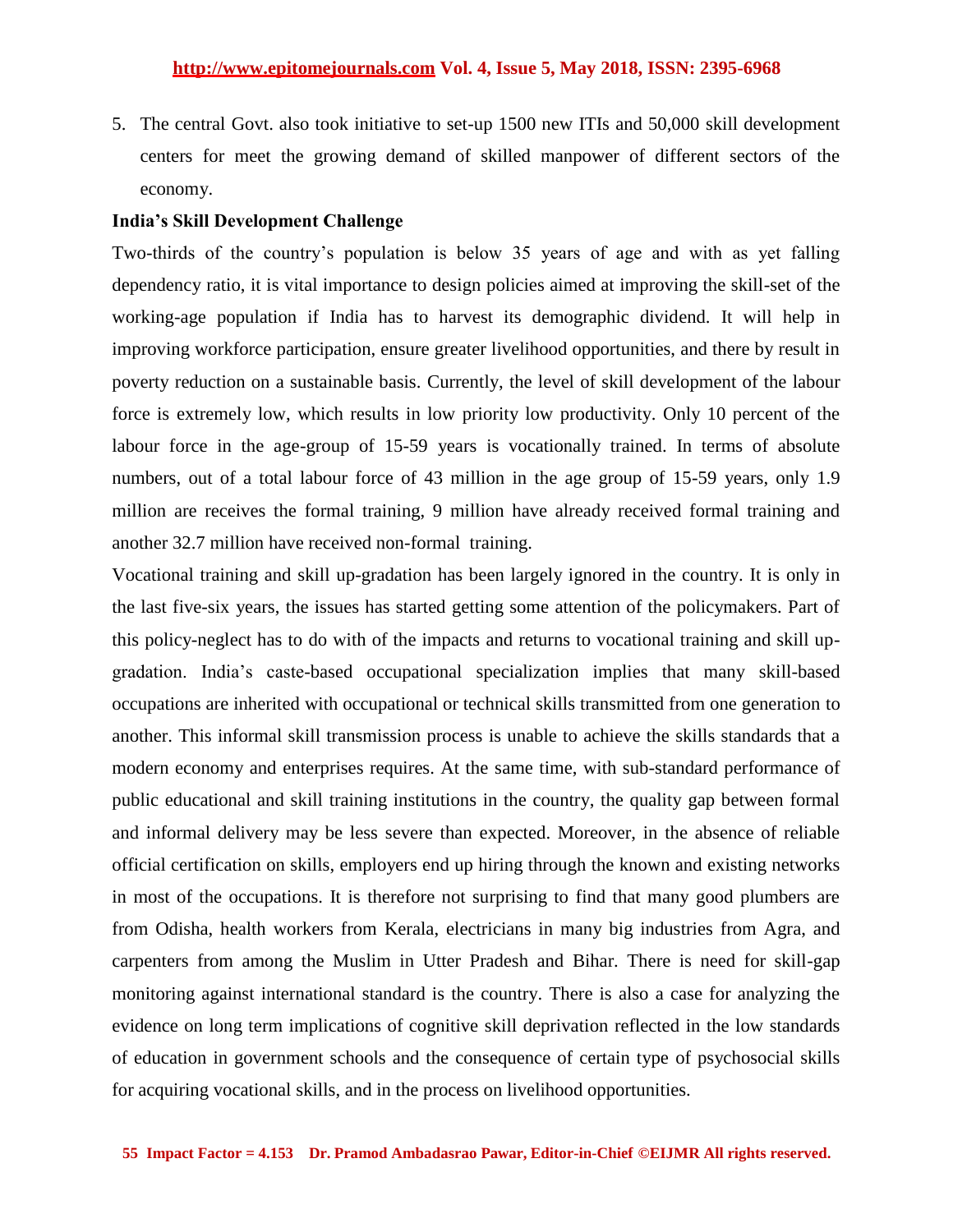#### **http://www.epitomejournals.com Vol. 4, Issue 5, May 2018, ISSN: 2395-6968**

Among the recent government initiatives to address the widening skills-gap, the National Skill Development Corporation (NSDC) has been set up with the target to skill/up skill 150 million people by 2022. NSDC is mandated to constitute Sector Skill Council (SSCs) to create appropriately trained manpower for specific sectors. SSCs are to map the skill-gap for the next ten years appropriately arrange for the training of the trainers (with infrastructural support of Industrial Training Institutes and other institutions). It is to also act as certification institution for students, and provides accreditation to various training course. Certification standards are to be set skill-wise (like welder, fitter) and function wise (like production supervisor, maintenance engineer). Candidates are to be graded by the competencies achieved in each of these spheres. In this entire process, participation of the industry is of vital importance especially to students, and providing trainers in case of shortage.

The National Rural Livelihoods Mission (NRLM) with the objective of alleviating rural poverty through investments in livelihood projects has also been launched. Currently, pilot projects are in place in a number of states with variety of interventions being tested. Including direct placement of rural youth in the private sector, the sector firms that choose to participates in the program and finally, training and placement of youth by the government. A number of private initiatives have also started to impact skill training to the working population. Construction Company Larson and Tourbo set up a Construction Skill Training Institute (CSTI) in 1995 with training facility spread all across the country. Domesteq is another private firm which acts as an intermediary and placement agency for domestic workers with the objective of improving the status and dignity of domestic workers and ultimately to professionalize the sector. Their training programs cover "soft" as well as the practical skill-needs of domestic workers, office cleaners, peons and personal and official drivers.

#### **Conclusion**

Time has now come when the educational sector needs to be given top priority so as to make India a global education hub. This would essentially hinge upon our ability to provide an effectively functioning education system, with greatest emphasis on skill formation. Firstly there is need for increasing use of information and communication technology. Secondly, there should be no compromise about the "quality" of education and especially higher education. Thirdly, the challenge for India today is to provide access to quality education to large proportion of